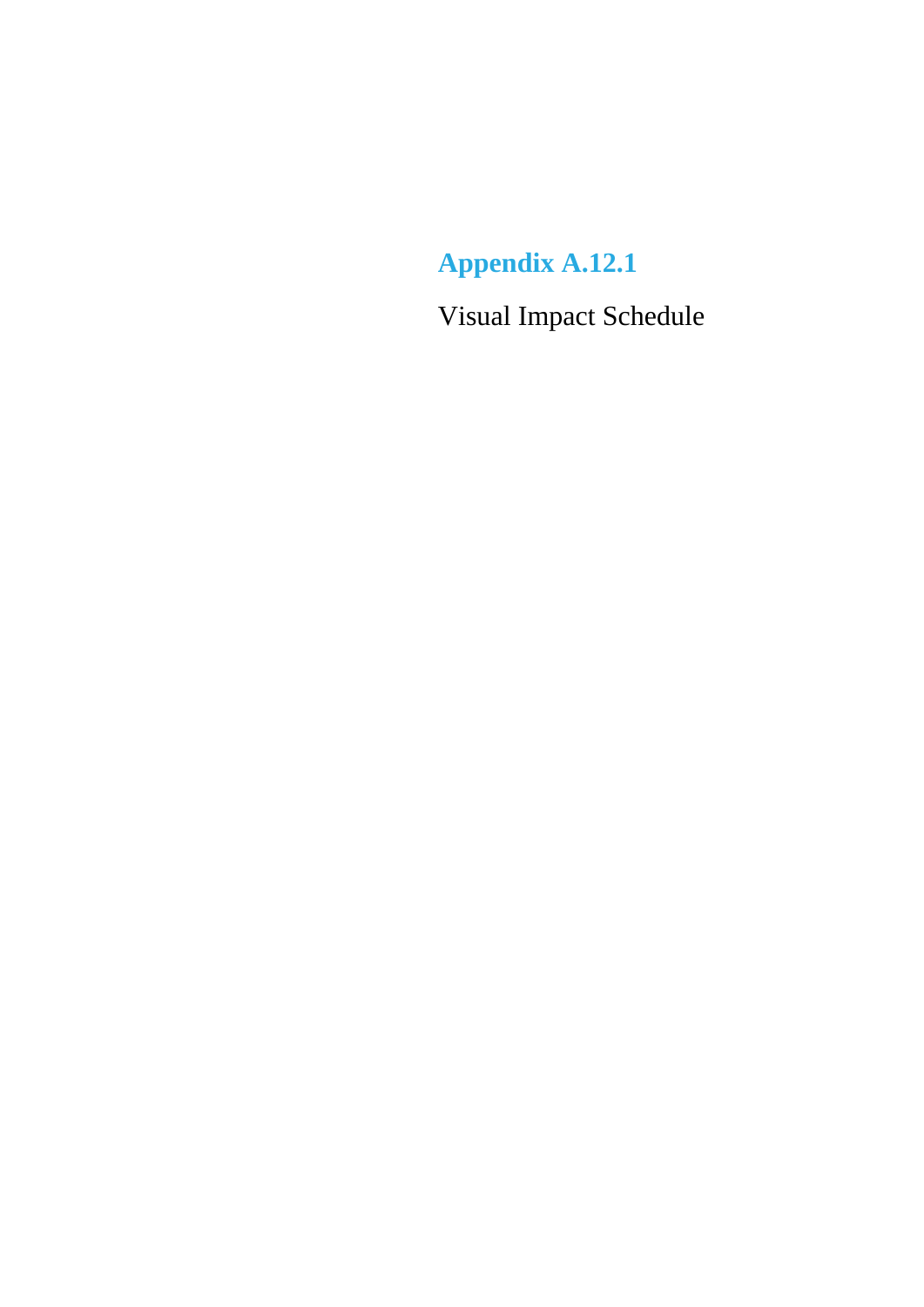## **A.12.1**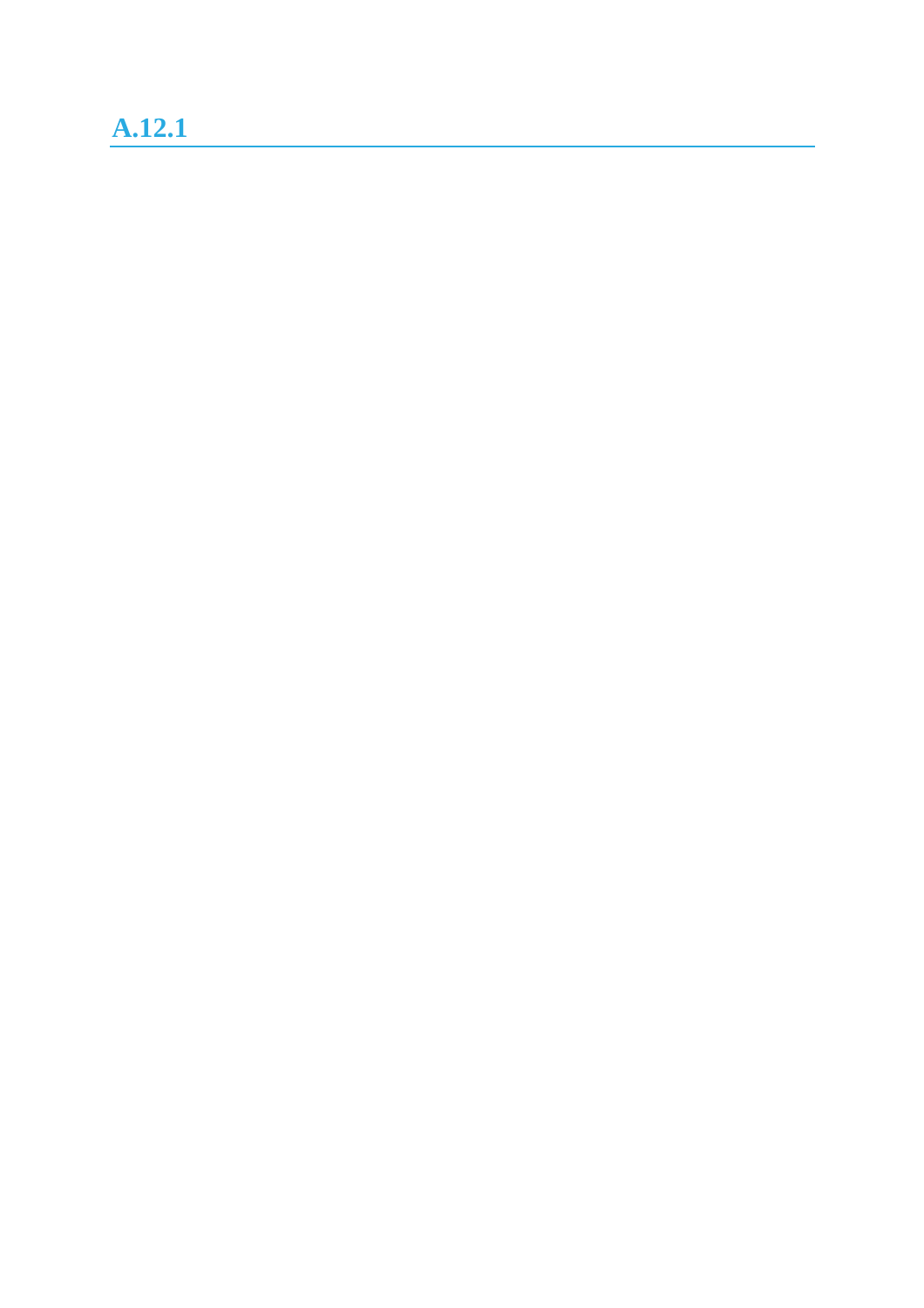ř.

## **Appendix A.12.1: Visual Impact Schedule**

Note: Properties in the following table are listed by Chainage reference in sequential order from west to east.

| Mainline Ch. $0+000$ to $1+000$ |                        |                     |                          |                           |
|---------------------------------|------------------------|---------------------|--------------------------|---------------------------|
| <b>Ref</b>                      | <b>Description</b>     | <b>Construction</b> | <b>Pre-Establishment</b> | <b>Post Establishment</b> |
| P000-001                        | Residence              | Slight              | Imperceptible            | Imperceptible             |
| P000-002                        | Residence              | Slight              | Imperceptible            | Imperceptible             |
| P000-003                        | Residence              | Moderate            | Slight                   | Slight                    |
| P000-004                        | Residence              | Moderate            | Slight                   | Slight                    |
| P000-005                        | Residence              | Very Significant    | Significant              | Moderate                  |
| P000-006                        | Residence              | Moderate            | Moderate                 | slight                    |
| P000-007                        | Residence              | Imperceptible       | Slight                   | Imperceptible             |
| P000-008                        | Residence              | Imperceptible       | Imperceptible            | Imperceptible             |
| P000-009                        | Residence              | Slight              | Slight                   | Slight                    |
| P000-010                        | Residence              | Significant         | Significant              | Moderate                  |
| P000-011                        | Residence              | Imperceptible       | Imperceptible            | Imperceptible             |
| P000-012                        | Residence              | Slight              | Slight                   | Slight                    |
| P000-013                        | Residence              | Slight              | Slight                   | Slight                    |
| P000-014                        | Residence              | Slight              | Slight                   | Slight                    |
| P000-015                        | Residence              | Moderate            | Moderate                 | Slight                    |
| P000-016                        | Residence              | Moderate            | Moderate                 | Slight                    |
| P000-017                        | Residence              | Moderate            | Moderate                 | Slight                    |
| P000-018                        | Residence              | Significant         | Significant              | Moderate                  |
| P000-019                        | Residence              | Imperceptible       | Imperceptible            | Imperceptible             |
| PG00-020                        | Group of<br>Residences | Imperceptible       | Imperceptible            | Imperceptible             |
| P000-021                        | Residence              | Imperceptible       | Imperceptible            | Imperceptible             |
| P000-022                        | Residence              | Slight              | Slight                   | Imperceptible             |
| P000-023                        | Residence              | Moderate            | Slight                   | Slight                    |
| P000-024                        | Residence              | Moderate            | Slight                   | Slight                    |
| P000-025                        | Residence              | Slight              | Imperceptible            | Imperceptible             |
| P000-026                        | Residence              | Significant         | Significant              | Moderate                  |
| P000-027                        | Residence              | Slight              | Slight                   | Slight                    |
| P000-028                        | Residence              | N/A                 | N/A                      | N/A                       |
| P000-029                        | Residence              | Very Significant    | Very Significant         | Significant               |
| P000-030                        | Residence              | Moderate            | Moderate                 | Moderate                  |
| P000-031                        | Residence              | Moderate            | Slight                   | Slight                    |
| P000-032                        | Residence              | Imperceptible       | Imperceptible            | Imperceptible             |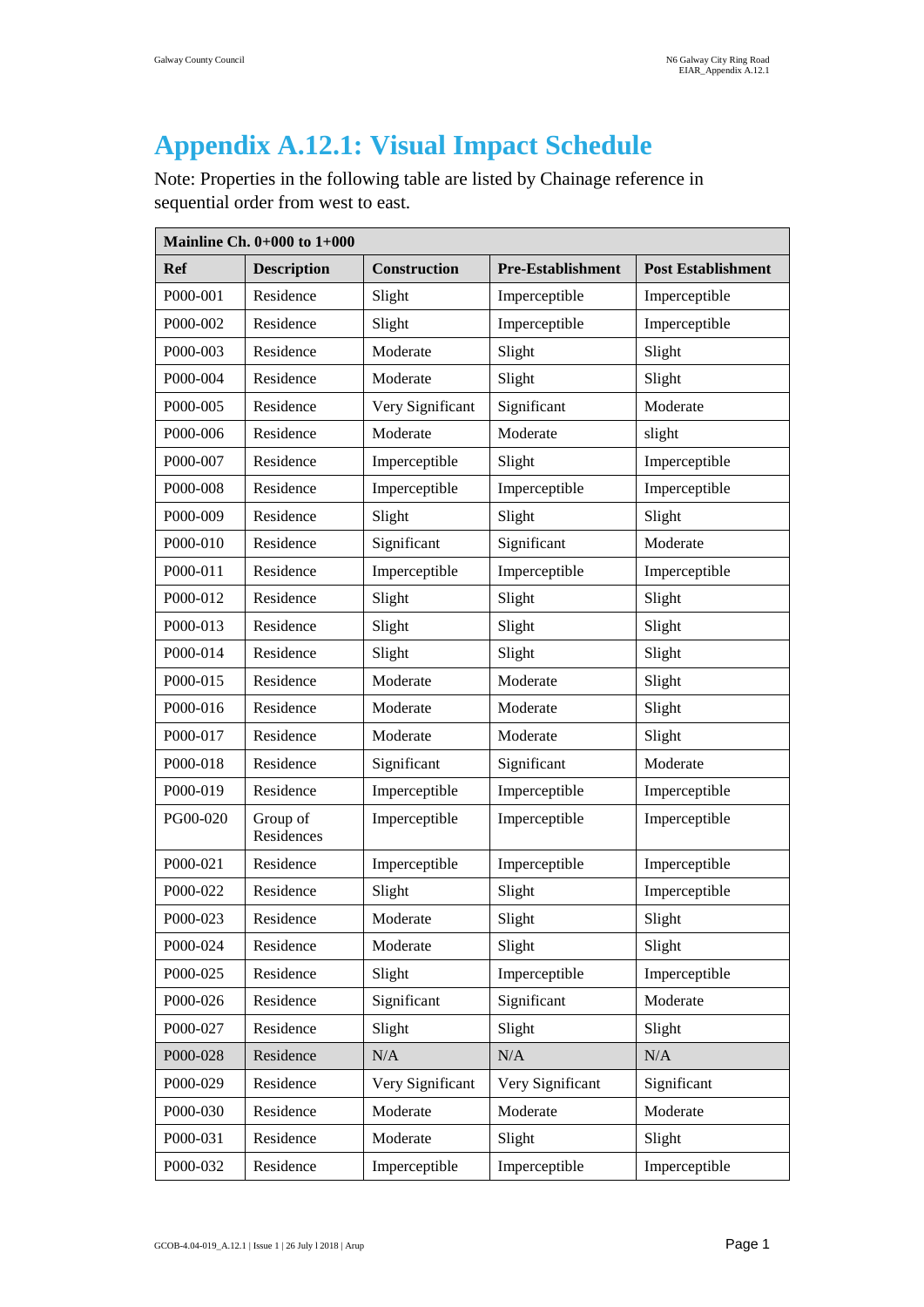| Mainline Ch. $0+000$ to $1+000$ |                        |                     |                          |                           |
|---------------------------------|------------------------|---------------------|--------------------------|---------------------------|
| Ref                             | <b>Description</b>     | <b>Construction</b> | <b>Pre-Establishment</b> | <b>Post Establishment</b> |
| PG00-033                        | Group of<br>Residences | Slight              | Imperceptible            | Imperceptible             |
| P000-034                        | Residence              | N/A                 | N/A                      | N/A                       |
| P000-035                        | Residence              | N/A                 | N/A                      | N/A                       |
| P000-036                        | Residence              | Very Significant    | Significant              | Moderate                  |
| P000-037                        | Residence              | Significant         | Moderate                 | Moderate                  |
| P000-038                        | Residence              | Slight              | Imperceptible            | Imperceptible             |
| P <sub>000</sub> -039           | Residence              | Slight              | Imperceptible            | Imperceptible             |
| P000-040                        | Residence              | Slight              | Imperceptible            | Imperceptible             |
| P000-041                        | Residence              | Slight              | Imperceptible            | Imperceptible             |
| PG00-042                        | Group of<br>Residences | Imperceptible       | Imperceptible            | Imperceptible             |

| <b>Mainline Ch. 1+000 to 2+000</b> |                        |                     |                          |                           |
|------------------------------------|------------------------|---------------------|--------------------------|---------------------------|
| <b>Ref</b>                         | <b>Description</b>     | <b>Construction</b> | <b>Pre-Establishment</b> | <b>Post Establishment</b> |
| P001-001                           | Residence              | Significant         | Moderate                 | Moderate                  |
| P001-002                           | Residence              | Moderate            | Moderate                 | Slight                    |
| P001-003                           | Residence              | Significant         | Significant              | Moderate                  |
| P001-004                           | Residence              | Very Significant    | Very Significant         | Significant               |
| P001-005                           | Residence              | N/A                 | N/A                      | N/A                       |
| P001-006                           | Residence              | N/A                 | N/A                      | N/A                       |
| P001-007                           | Residence              | Moderate            | Slight                   | Slight                    |
| P001-008                           | Residence              | Moderate            | Moderate                 | Slight                    |
| P001-009                           | Residence              | Significant         | Significant              | Moderate                  |
| P001-010                           | Residence              | Slight              | Imperceptible            | Imperceptible             |
| PG01-011                           | Group of<br>Residences | Moderate            | Moderate                 | Slight                    |
| P001-012                           | Residence              | Moderate            | Moderate                 | Moderate                  |
| P001-013                           | Residence              | Moderate            | Moderate                 | Moderate                  |
| P001-014                           | Residence              | Very Significant    | Significant              | Significant               |
| P001-015                           | Residence              | Moderate            | Moderate                 | Slight                    |
| P001-016                           | Residence              | Moderate            | Moderate                 | Slight                    |
| P001-017                           | Residence              | Significant         | Significant              | Moderate                  |
| P001-018                           | Residence              | Very Significant    | Very Significant         | Moderate                  |
| P001-019                           | Residence              | N/A                 | N/A                      | N/A                       |
| P001-020                           | Residence              | Significant         | Significant              | Moderate                  |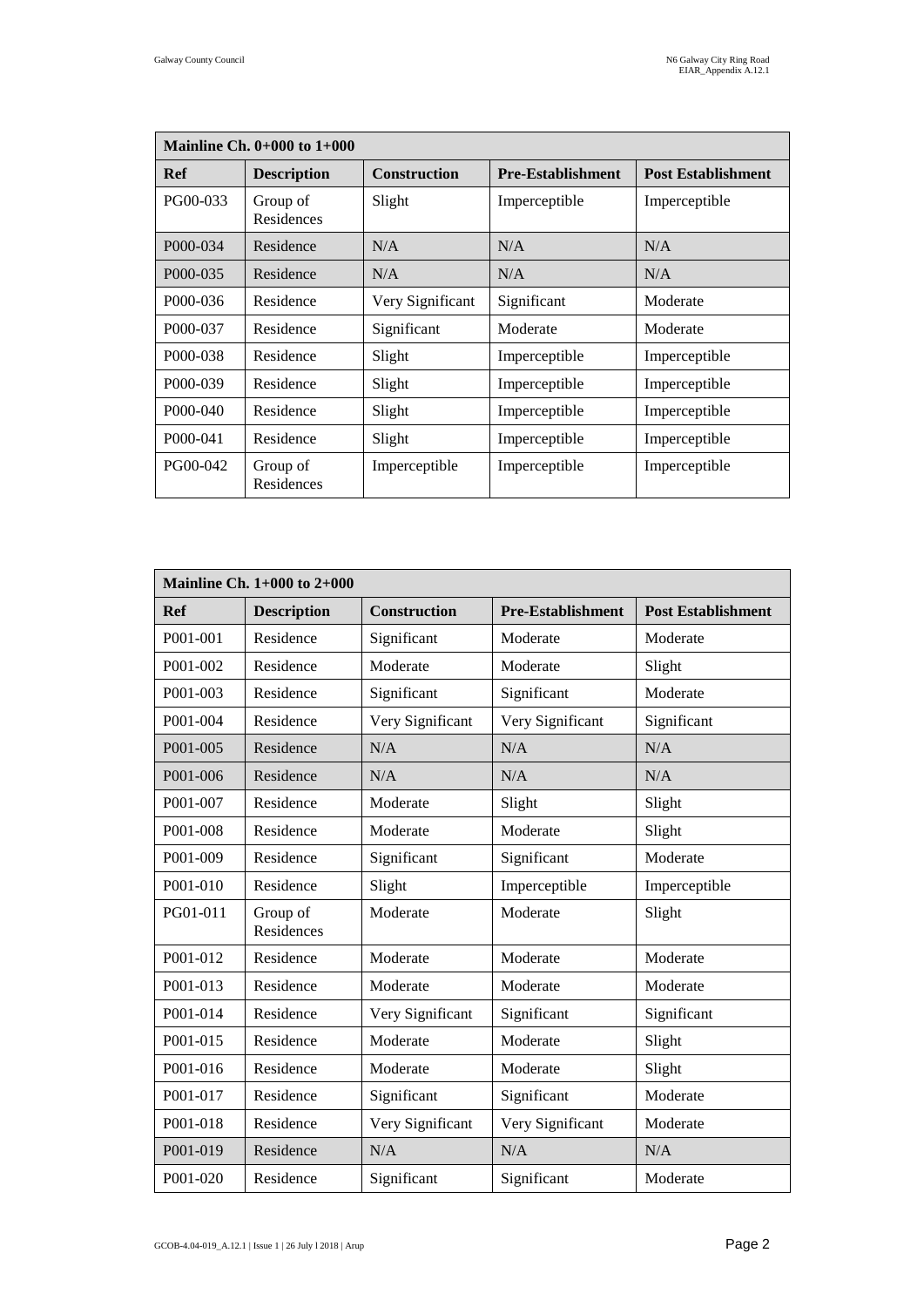| <b>Mainline Ch. 1+000 to 2+000</b> |                        |                     |                          |                           |
|------------------------------------|------------------------|---------------------|--------------------------|---------------------------|
| Ref                                | <b>Description</b>     | <b>Construction</b> | <b>Pre-Establishment</b> | <b>Post Establishment</b> |
| PG01-021                           | Group of<br>Residences | Imperceptible       | Imperceptible            | Imperceptible             |
| P001-022                           | Residence              | Slight              | Imperceptible            | Imperceptible             |
| P001-023                           | Residence              | Moderate            | Slight                   | Imperceptible             |
| P001-024                           | Residence              | Significant         | Moderate                 | Slight                    |
| P001-025                           | Residence              | Very Significant    | Significant              | Moderate                  |
| P001-026                           | Residence              | N/A                 | N/A                      | N/A                       |
| P001-027                           | Residence              | Significant         | Moderate                 | Moderate                  |
| P001-028                           | Residence              | Moderate            | Slight                   | Imperceptible             |
| P001-029                           | Residence              | Moderate            | Slight                   | Imperceptible             |
| P001-030                           | Residence              | Moderate            | Slight                   | Imperceptible             |
| P001-031                           | Residence              | Very Significant    | Significant              | Moderate                  |
| P001-032                           | Residence              | Profound            | Very Significant         | Significant               |
| P001-033                           | Residence              | Slight              | Slight                   | Imperceptible             |
| P001-034                           | Residence              | Slight              | Slight                   | Imperceptible             |

| Mainline Ch. $2+000$ to $3+000$ |                        |                     |                          |                           |
|---------------------------------|------------------------|---------------------|--------------------------|---------------------------|
| Ref                             | <b>Description</b>     | <b>Construction</b> | <b>Pre-Establishment</b> | <b>Post Establishment</b> |
| P002-001                        | Residence              | Slight              | Slight                   | Imperceptible             |
| P002-002                        | Residence              | Moderate            | Moderate                 | Slight                    |
| P <sub>002</sub> -003           | Residence              | Slight              | Slight                   | Imperceptible             |
| P002-004                        | Residence              | Slight              | Slight                   | Imperceptible             |
| PG02-005                        | Group of<br>Residences | Moderate            | Moderate                 | Imperceptible             |
| P002-006                        | Residence              | Slight              | Slight                   | Imperceptible             |
| P002-007                        | Residence              | Slight              | Slight                   | Imperceptible             |
| P002-008                        | Residence              | Significant         | Moderate                 | Slight                    |
| P002-009                        | Residence              | Very Significant    | Significant              | Moderate                  |
| $P002-010$                      | Residence              | Imperceptible       | Imperceptible            | Imperceptible             |
| P002-011                        | Residence              | Imperceptible       | Imperceptible            | Imperceptible             |
| P002-012                        | Residence              | Slight              | Slight                   | Imperceptible             |
| $P002 - 013$                    | Residence              | Slight              | Slight                   | Slight                    |
| PG02-014                        | Group of<br>Residences | Slight              | Slight                   | Imperceptible             |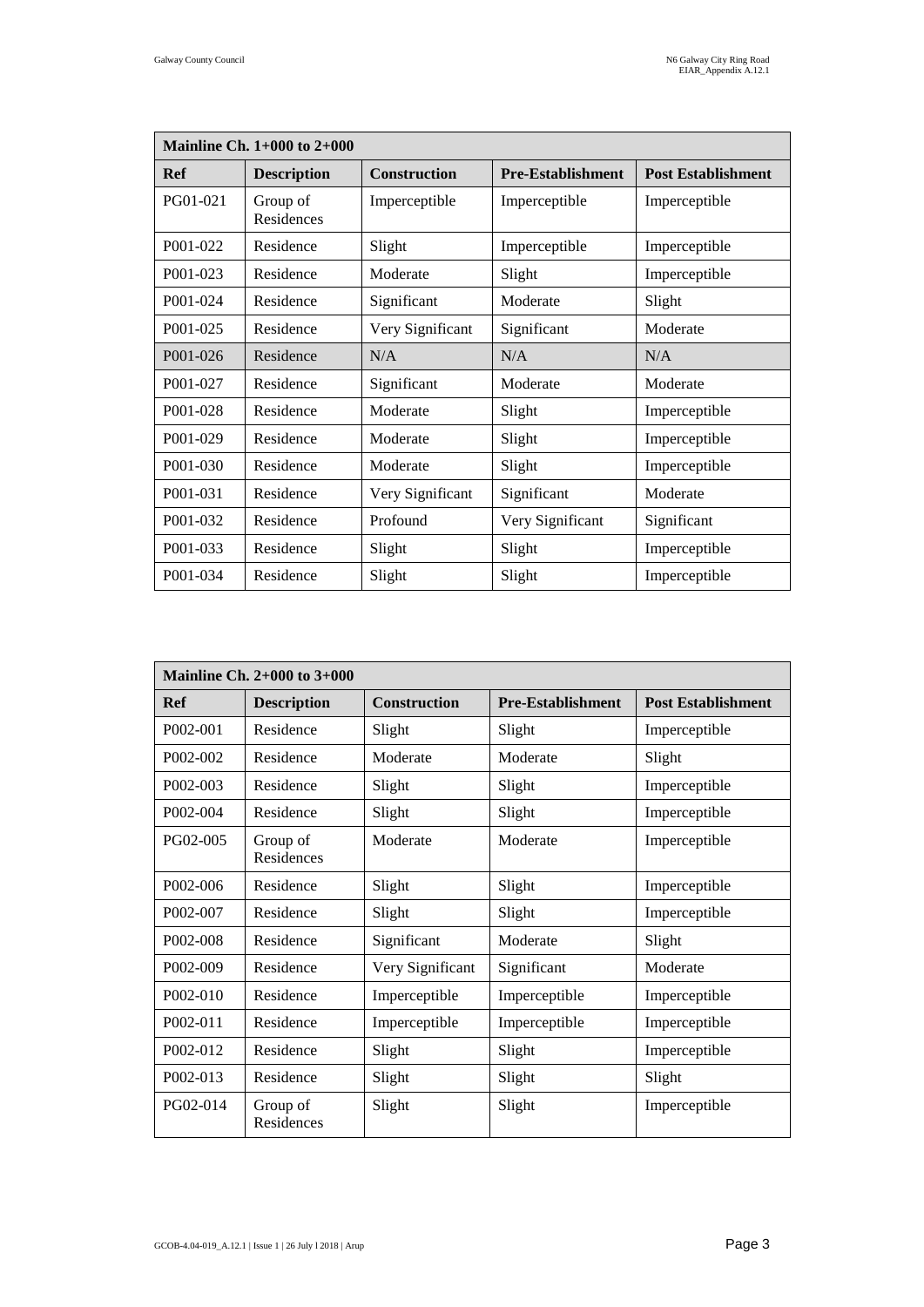| <b>Mainline Ch. 3+000 to 4+000</b> |                        |                     |                          |                           |
|------------------------------------|------------------------|---------------------|--------------------------|---------------------------|
| Ref                                | <b>Description</b>     | <b>Construction</b> | <b>Pre-Establishment</b> | <b>Post Establishment</b> |
| P003-001                           | Residence              | Slight              | Imperceptible            | Imperceptible             |
| P003-002                           | Residence              | Imperceptible       | Imperceptible            | Imperceptible             |
| P003-003                           | Residence              | Significant         | Moderate                 | Moderate                  |
| P003-004                           | Residence              | Significant         | Moderate                 | Moderate                  |
| PG03-005                           | Group of<br>Residences | Imperceptible       | Imperceptible            | Imperceptible             |
| P003-006                           | Residence              | Slight              | Slight                   | Imperceptible             |
| P003-007                           | Residence              | Significant         | Significant              | Slight                    |
| P003-008                           | Residence              | Imperceptible       | Imperceptible            | Imperceptible             |
| P003-009                           | Residence              | Imperceptible       | Imperceptible            | Imperceptible             |
| P003-010                           | Residence              | Moderate            | Moderate                 | Imperceptible             |
| P003-011                           | Residence              | N/A                 | N/A                      | N/A                       |
| P003-012                           | Residence              | Imperceptible       | Imperceptible            | Imperceptible             |
| P003-013                           | Residence              | Imperceptible       | Imperceptible            | Imperceptible             |
| P003-014                           | Residence              | Moderate            | Moderate                 | Slight                    |
| P003-015                           | Residence              | N/A                 | N/A                      | N/A                       |

| Mainline Ch. $4+000$ to $5+000$ |                        |                     |                          |                           |
|---------------------------------|------------------------|---------------------|--------------------------|---------------------------|
| Ref                             | <b>Description</b>     | <b>Construction</b> | <b>Pre-Establishment</b> | <b>Post Establishment</b> |
| PG04-001                        | Group of<br>Residences | Imperceptible       | Imperceptible            | Imperceptible             |
| P004-002                        | Residence              | Slight              | Slight                   | Imperceptible             |
| P <sub>004</sub> -003           | Residence              | Moderate            | Moderate                 | Slight                    |
| P004-004                        | Residence              | Very Significant    | Significant              | Moderate                  |
| P004-005                        | Residence              | Slight              | Slight                   | Imperceptible             |
| P004-006                        | Residence              | Imperceptible       | Imperceptible            | Imperceptible             |
| P004-007                        | Residence              | Slight              | Slight                   | Imperceptible             |
| P004-008                        | Residence              | Slight              | Slight                   | Imperceptible             |
| P004-009                        | Residence              | Slight              | Slight                   | Imperceptible             |
| P004-010                        | Residence              | Slight              | Slight                   | Imperceptible             |
| P004-011                        | Residence              | Moderate            | Slight                   | Imperceptible             |
| P004-012                        | Residence              | Significant         | Significant              | Moderate                  |
| P004-013                        | Residence              | Significant         | Moderate                 | Moderate                  |
| P004-014                        | Residence              | Slight              | Slight                   | Imperceptible             |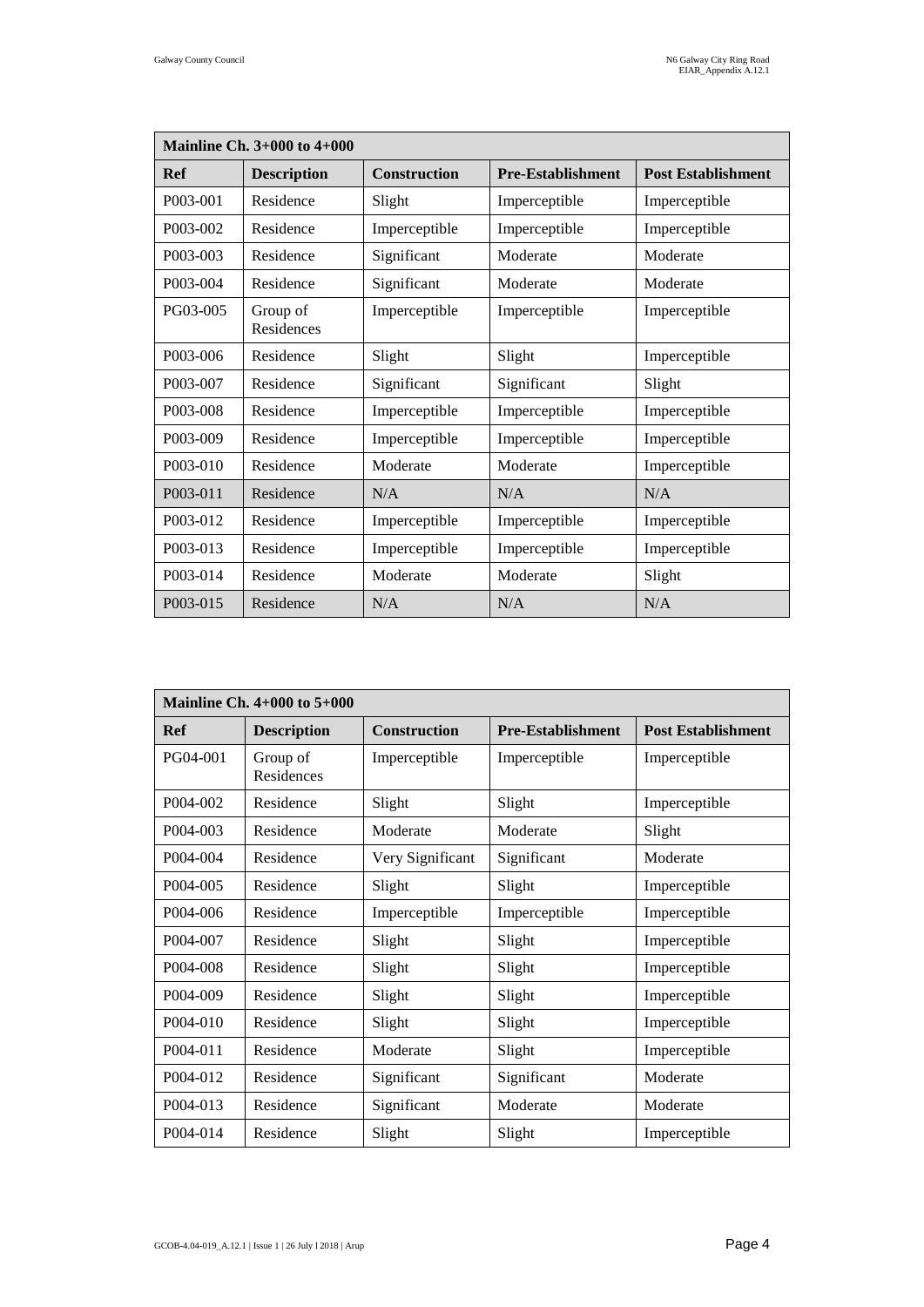| Mainline Ch. $5+000$ to $6+000$ |                                         |                     |                              |                           |  |
|---------------------------------|-----------------------------------------|---------------------|------------------------------|---------------------------|--|
| Ref                             | <b>Description</b>                      | <b>Construction</b> | Pre-<br><b>Establishment</b> | <b>Post Establishment</b> |  |
| PG05-001                        | Group of Residences<br>(Sli Gheal)      | Moderate            | Slight                       | Imperceptible             |  |
| PG05-002                        | Group of Residences<br>(Fana Bui)       | Slight              | Imperceptible                | Imperceptible             |  |
| P005-003                        | Residence                               | Very<br>Significant | Very<br>Significant          | Moderate                  |  |
| P005-004                        | Residence                               | Significant         | Significant                  | Moderate                  |  |
| P005-005                        | Residence                               | Profound            | Profound                     | Profound                  |  |
| P005-006                        | Residence                               | N/A                 | N/A                          | N/A                       |  |
| P005-007                        | Residence                               | Moderate            | Slight                       | Slight                    |  |
| P005-008                        | Residence                               | Slight              | Imperceptible                | Imperceptible             |  |
| P005-009                        | Residence                               | Slight              | Imperceptible                | Imperceptible             |  |
| P005-010                        | Residence                               | Profound            | Very<br>Significant          | Significant               |  |
| P005-011                        | Residence                               | Moderate            | Slight                       | Imperceptible             |  |
| PG05-012                        | Group of Residences<br>(Ard na Gaoithe) | Significant         | Moderate                     | Slight                    |  |
| PG05-013                        | Group of Residences<br>(Ard na Gaoithe) | Imperceptible       | Imperceptible                | Imperceptible             |  |

| Mainline Ch. $6+000$ to $7+000$ |                                         |                     |                              |                           |
|---------------------------------|-----------------------------------------|---------------------|------------------------------|---------------------------|
| Ref                             | <b>Description</b>                      | <b>Construction</b> | Pre-<br><b>Establishment</b> | <b>Post Establishment</b> |
| PG06-001                        | Group of Residences<br>(Ard na Gaoithe) | Significant         | Moderate                     | Slight                    |
| PG06-002                        | Group of Residences<br>(Ard na Gaoithe) | Slight              | Imperceptible                | Imperceptible             |
| P006-003                        | Residence                               | Moderate            | Moderate                     | Imperceptible             |
| P006-004                        | Residence                               | Moderate            | Moderate                     | Slight                    |
| P006-005                        | <b>Thatched Residence</b>               | Profound            | Profound                     | Significant               |
| P006-006                        | Residence                               | Profound            | Profound                     | Significant               |
| P006-007                        | Residence                               | Imperceptible       | Imperceptible                | Imperceptible             |
| P006-008                        | Residence                               | Imperceptible       | Imperceptible                | Imperceptible             |
| P006-009                        | Residence                               | Moderate            | Moderate                     | Slight                    |
| P006-010                        | Group of Residences                     | Slight              | Slight                       | Imperceptible             |
| P006-011                        | Residence                               | Moderate            | Moderate                     | Slight                    |
| P006-012                        | Residence                               | Profound            | Profound                     | Profound                  |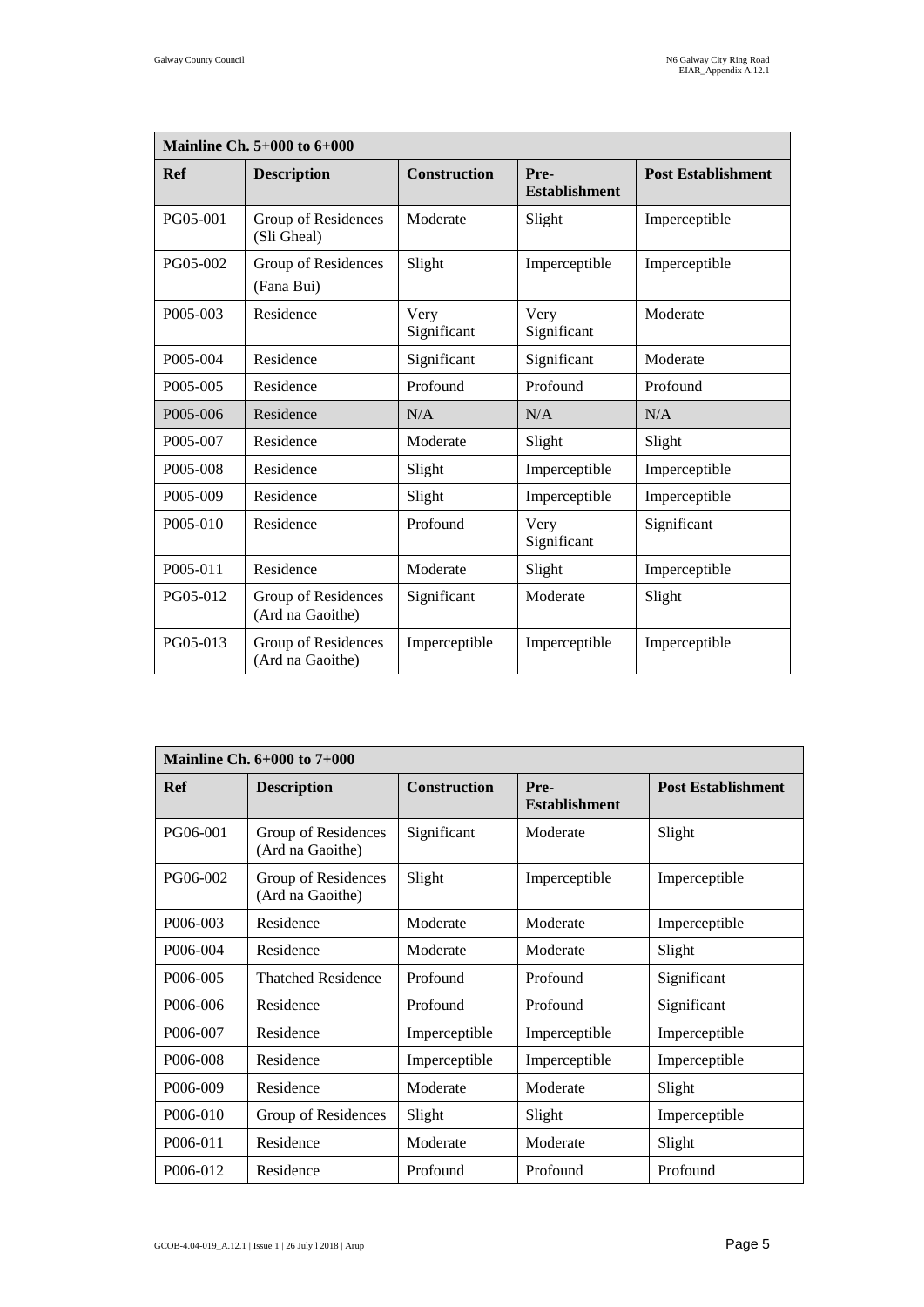| <b>Mainline Ch. <math>6+000</math> to <math>7+000</math></b> |                     |                     |                              |                           |  |
|--------------------------------------------------------------|---------------------|---------------------|------------------------------|---------------------------|--|
| <b>Ref</b>                                                   | <b>Description</b>  | <b>Construction</b> | Pre-<br><b>Establishment</b> | <b>Post Establishment</b> |  |
| P006-013                                                     | Residence           | Moderate            | Slight                       | Slight                    |  |
| P006-014                                                     | Residence           | Slight              | Slight                       | Imperceptible             |  |
| PG06-015                                                     | Group of Residences | Imperceptible       | Imperceptible                | Imperceptible             |  |
| P006-016                                                     | Group of Residences | Slight              | Slight                       | Imperceptible             |  |

|            | Mainline Ch. $7+000$ to $8+000$                                                                                                                                                        |                     |                              |                           |
|------------|----------------------------------------------------------------------------------------------------------------------------------------------------------------------------------------|---------------------|------------------------------|---------------------------|
| <b>Ref</b> | <b>Description</b>                                                                                                                                                                     | <b>Construction</b> | Pre-<br><b>Establishment</b> | <b>Post Establishment</b> |
| PG07-001   | Group of Residences<br>(Gort na Bro)                                                                                                                                                   | Slight              | Imperceptible                | Imperceptible             |
| PG07-002   | Group of Residences<br>(Bun A'Chnoic;<br>Bothar Diarmuida;<br>Rosan Glas; Rahoon<br>Road; Mount St.<br>Joseph Cemetery;<br>Rockfield Park; Ros<br>Geal; Cruachan Park;<br>Gort Greine; | Slight              | Slight                       | Imperceptible             |
| PG07-003   | Group of Residences<br>(Cuigharrai)                                                                                                                                                    | Imperceptible       | Imperceptible                | Imperceptible             |
| P007-004   | Residence                                                                                                                                                                              | Moderate            | Slight                       | Imperceptible             |
| P007-005   | Residence                                                                                                                                                                              | Moderate            | Moderate                     | Moderate                  |
| P007-006   | Residence                                                                                                                                                                              | N/A                 | N/A                          | N/A                       |
| P007-007   | Residence                                                                                                                                                                              | Moderate            | Moderate                     | Imperceptible             |
| P007-008   | Residence                                                                                                                                                                              | Imperceptible       | Imperceptible                | Imperceptible             |
| P007-009   | Residence                                                                                                                                                                              | Imperceptible       | Imperceptible                | Imperceptible             |
| P007-010   | Residence                                                                                                                                                                              | Imperceptible       | Imperceptible                | Imperceptible             |
| P007-011   | Residence                                                                                                                                                                              | Very<br>Significant | Very Significant             | Significant               |
| P007-012   | Residence                                                                                                                                                                              | Significant         | Significant                  | Moderate                  |
| P007-013   | Residence                                                                                                                                                                              | Significant         | Significant                  | Moderate                  |
| P007-014   | Residence                                                                                                                                                                              | Very<br>Significant | Very Significant             | Significant               |
| P007-015   | Residence                                                                                                                                                                              | Moderate            | Slight                       | Slight                    |
| P007-016   | Residence                                                                                                                                                                              | Slight              | Imperceptible                | Imperceptible             |
| P007-017   | Residence                                                                                                                                                                              | Imperceptible       | Imperceptible                | Imperceptible             |
| P007-018   | Residence                                                                                                                                                                              | Moderate            | Moderate                     | Slight                    |
| P007-019   | Residence                                                                                                                                                                              | N/A                 | N/A                          | N/A                       |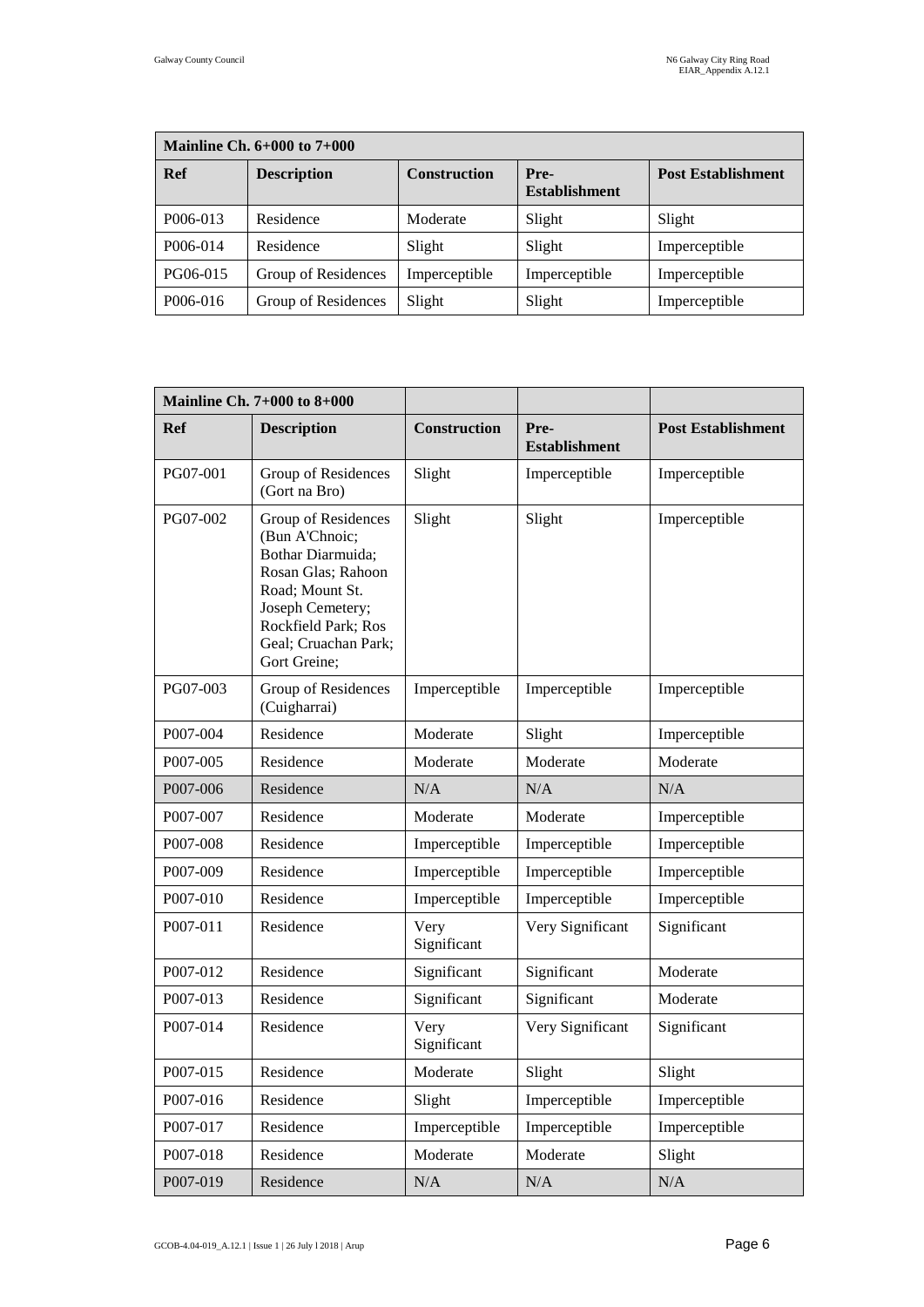|            | Mainline Ch. $7+000$ to $8+000$        |                     |                              |                           |
|------------|----------------------------------------|---------------------|------------------------------|---------------------------|
| <b>Ref</b> | <b>Description</b>                     | <b>Construction</b> | Pre-<br><b>Establishment</b> | <b>Post Establishment</b> |
| P007-020   | Residence                              | N/A                 | N/A                          | N/A                       |
| PG07-021   | Group of Residences<br>(Cuirt Cheirin) | Moderate            | Moderate                     | Imperceptible             |

| <b>Mainline Ch. 8+000 to 9+000</b> |                                                            |                     |                              |                           |  |
|------------------------------------|------------------------------------------------------------|---------------------|------------------------------|---------------------------|--|
| Ref                                | <b>Description</b>                                         | <b>Construction</b> | Pre-<br><b>Establishment</b> | <b>Post Establishment</b> |  |
| P008-001                           | Residence                                                  | Moderate            | Moderate                     | Imperceptible             |  |
| P008-002                           | Residence                                                  | Significant         | Significant                  | Moderate                  |  |
| P008-003                           | Residence                                                  | Significant         | Significant                  | Moderate                  |  |
| P008-004                           | Residence                                                  | Moderate            | Moderate                     | Imperceptible             |  |
| P008-005                           | Residence                                                  | Moderate            | Moderate                     | Imperceptible             |  |
| P008-006                           | Residence                                                  | Significant         | Significant                  | Moderate                  |  |
| P008-007                           | Residence                                                  | Profound            | Profound                     | Profound                  |  |
| P008-008                           | Residence                                                  | Significant         | Significant                  | Moderate                  |  |
| P008-009                           | Residence                                                  | Moderate            | Moderate                     | Slight                    |  |
| P008-010                           | Residence                                                  | Slight              | Slight                       | Imperceptible             |  |
| P008-011                           | Residence                                                  | Moderate            | Moderate                     | Slight                    |  |
| P008-012                           | Residence                                                  | Moderate            | Moderate                     | Slight                    |  |
| P008-013                           | <b>St James's Primary</b><br>School                        | Significant         | Significant                  | Moderate                  |  |
| P008-014                           | Residence                                                  | Profound            | Profound                     | Profound                  |  |
| P008-015                           | Residence                                                  | Very<br>Significant | Very Significant             | Moderate                  |  |
| P008-016                           | Residence                                                  | Significant         | Significant                  | Slight                    |  |
| P008-017                           | Residence                                                  | Significant         | Significant                  | Slight                    |  |
| P008-018                           | Residence                                                  | Profound            | Profound                     | Profound                  |  |
| P008-019                           | Group of Residences<br>(Bushypark Lawn)                    | Moderate            | Moderate                     | Imperceptible             |  |
| P008-020                           | Group of Residences<br>(Circular Road &<br>Dangan Heights) | Slight              | Slight                       | Imperceptible             |  |
| P008-021                           | Residence                                                  | Profound            | Profound                     | Significant               |  |
| P008-022                           | Residence                                                  | Profound            | Profound                     | Significant               |  |
| P008-023                           | Residence                                                  | Profound            | Profound                     | Profound                  |  |
| P08-024A                           | Residence                                                  | $\rm N/A$           | $\rm N/A$                    | $\rm N/A$                 |  |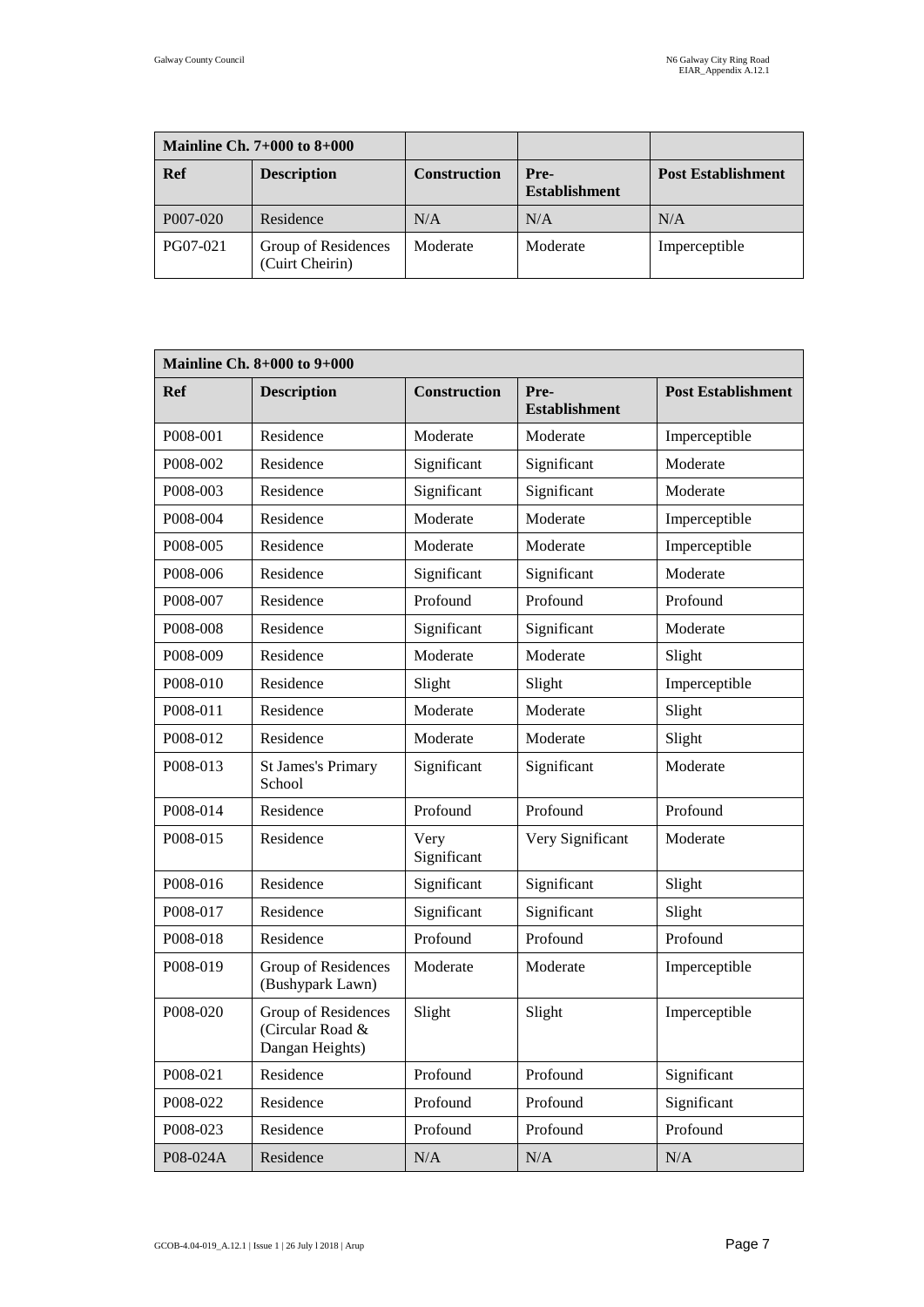| <b>Mainline Ch. 8+000 to 9+000</b> |                                        |                     |                              |                           |
|------------------------------------|----------------------------------------|---------------------|------------------------------|---------------------------|
| <b>Ref</b>                         | <b>Description</b>                     | Construction        | Pre-<br><b>Establishment</b> | <b>Post Establishment</b> |
| P08-024B                           | Residence                              | N/A                 | N/A                          | N/A                       |
| P008-025                           | Residence                              | N/A                 | N/A                          | N/A                       |
| P008-026                           | Residence                              | Profound            | Profound                     | Profound                  |
| P008-027                           | Residence                              | Significant         | Significant                  | Moderate                  |
| P008-028                           | Residence                              | Moderate            | Moderate                     | Slight                    |
| P008-029                           | Residence                              | Moderate            | Moderate                     | Slight                    |
| P008-030                           | Residence                              | Significant         | Moderate                     | Slight                    |
| P008-031                           | Residence                              | Profound            | Significant                  | Moderate                  |
| P008-032                           | Residence                              | N/A                 | N/A                          | N/A                       |
| P008-033                           | Residence                              | N/A                 | N/A                          | N/A                       |
| P008-034                           | Residence                              | Significant         | Moderate                     | Slight                    |
| P008-035                           | Residence                              | Significant         | Moderate                     | Slight                    |
| P008-036                           | Residence                              | Moderate            | Moderate                     | Slight                    |
| P008-037                           | Residence                              | Slight              | Slight                       | Slight                    |
| P008-038                           | Residence                              | Slight              | Slight                       | Slight                    |
| P008-039                           | St. James's Church,<br>Bushypark       | Very<br>Significant | Significant                  | Moderate                  |
| P008-040                           | Residence                              | Moderate            | Slight                       | Imperceptible             |
| P008-041                           | Residence                              | Moderate            | Slight                       | Slight                    |
| P008-042                           | Residence                              | Slight              | Slight                       | Imperceptible             |
| P008-043                           | <b>Bushypark House</b>                 | Moderate            | Slight                       | Imperceptible             |
| PG08-044                           | Two Residences                         | Moderate            | Imperceptible                | Imperceptible             |
| PG08-045                           | Group of Residences<br>(Chestnut Lane) | Slight              | Imperceptible                | Imperceptible             |
| P008-046                           | Residence                              | Moderate            | Slight                       | Imperceptible             |
| P008-047                           | Residence                              | Moderate            | Moderate                     | Moderate                  |
| P008-048                           | Residence                              | Slight              | Imperceptible                | Imperceptible             |
| P008-049                           | Residence                              | Slight              | Imperceptible                | Imperceptible             |
| P008-050                           | Residence                              | Slight              | Imperceptible                | Imperceptible             |
| P008-051                           | Residence                              | Slight              | Imperceptible                | Imperceptible             |
| P008-052                           | Residence                              | Significant         | Significant                  | Moderate                  |
| P008-053                           | Residence                              | Significant         | Significant                  | Moderate                  |
| P008-054                           | Residence                              | Profound            | Profound                     | Profound                  |
| P008-055                           | Residence                              | Profound            | Significant                  | Significant               |
| P008-056                           | Residence                              | Profound            | Significant                  | Significant               |
| P008-057                           | Residence                              | Profound            | Significant                  | Significant               |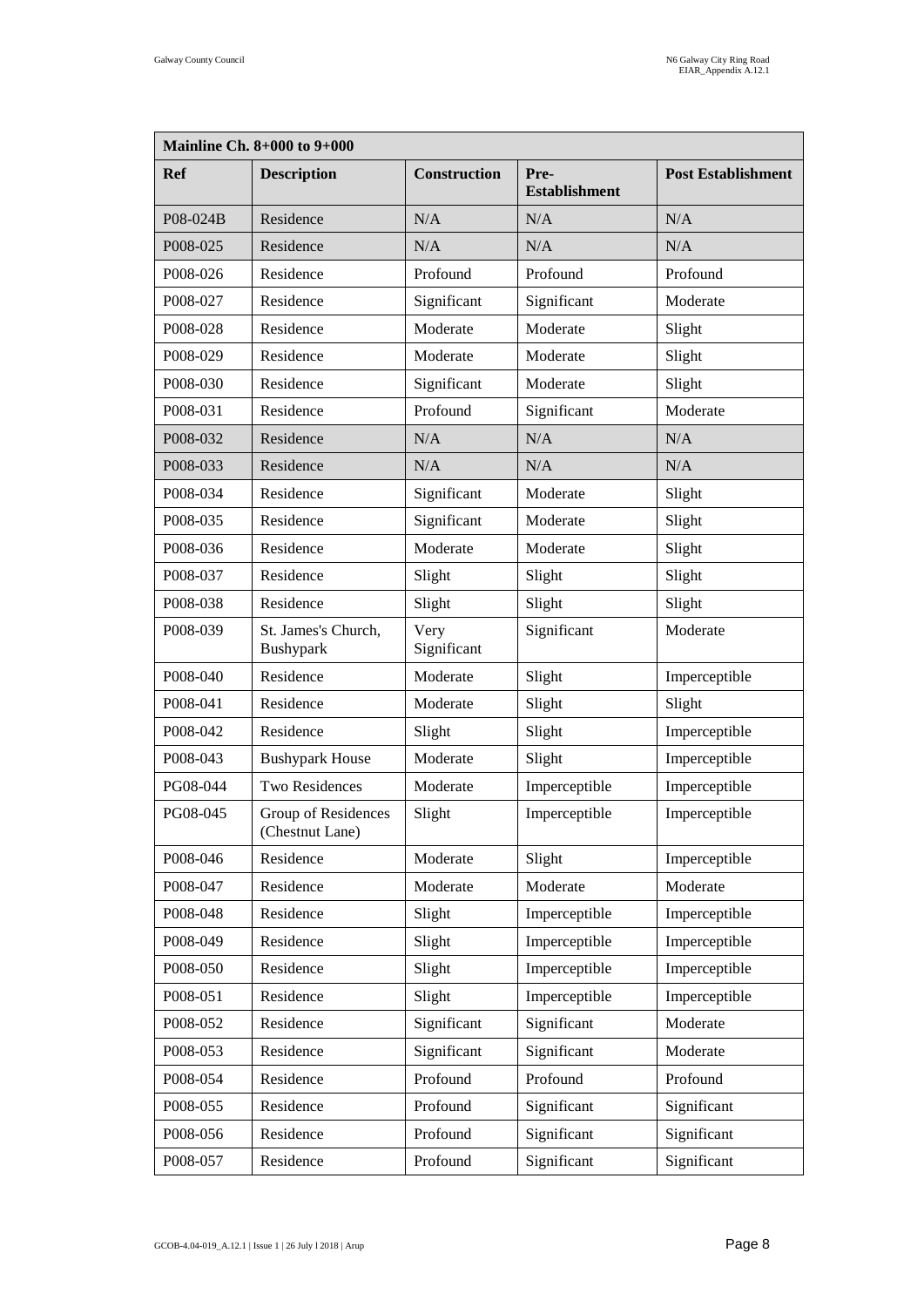| <b>Mainline Ch. 8+000 to 9+000</b> |                                |                     |                              |                           |
|------------------------------------|--------------------------------|---------------------|------------------------------|---------------------------|
| Ref                                | <b>Description</b>             | <b>Construction</b> | Pre-<br><b>Establishment</b> | <b>Post Establishment</b> |
| P008-058                           | Residence                      | Profound            | Significant                  | Significant               |
| P008-059                           | Residence                      | Profound            | Significant                  | Significant               |
| P008-060                           | Residence                      | Profound            | Profound                     | Profound                  |
| P008-061                           | Residence                      | Profound            | Profound                     | Profound                  |
| P008-062                           | Residence                      | N/A                 | N/A                          | N/A                       |
| P008-063                           | Residence                      | N/A                 | N/A                          | N/A                       |
| P008-064                           | Residence                      | N/A                 | N/A                          | N/A                       |
| P008-065                           | Residence                      | N/A                 | N/A                          | N/A                       |
| P008-066                           | Residence                      | N/A                 | N/A                          | N/A                       |
| P008-067                           | Residence                      | N/A                 | N/A                          | N/A                       |
| P008-068                           | <b>NUIG Sports</b><br>Pavilion | Profound            | Profound                     | Profound                  |
| P008-069                           | Mary Ville Residence           | Slight              | Imperceptible                | Imperceptible             |
| L008-001                           | All-weather Sports<br>Facility | Significant         | Significant                  | Significant               |
| L008-002                           | <b>Sports Pitch</b>            | Profound            | Profound                     | Profound                  |

| Mainline Ch. $9+000$ to $10+000$ |                                            |                     |                              |                           |  |
|----------------------------------|--------------------------------------------|---------------------|------------------------------|---------------------------|--|
| Ref                              | <b>Description</b>                         | <b>Construction</b> | Pre-<br><b>Establishment</b> | <b>Post Establishment</b> |  |
| P009-001                         | Dangan House &<br><b>Nurseries</b>         | Significant         | Significant                  | Moderate                  |  |
| P009-002                         | Dangan Business<br>Park                    | Moderate            | Moderate                     | Slight                    |  |
| P009-003                         | Menlo Castle                               | Profound            | Profound                     | Profound                  |  |
| L009-001                         | Northern extent of<br><b>Sports Campus</b> | Significant         | Significant                  | Significant               |  |
| L009-002                         | <b>NUIG</b> Sports Arena                   | Significant         | Significant                  | Moderate                  |  |
| L009-003                         | <b>NUIG Sports</b><br>Campus / Amenity     | Profound            | Profound                     | Profound                  |  |
| L009-004                         | Riverside / Campus<br><b>Walking Route</b> | Very<br>Significant | Very Significant             | Moderate                  |  |
| L009-005                         | Potential extension of<br>Walk/Greenway    | Significant         | Significant                  | Moderate                  |  |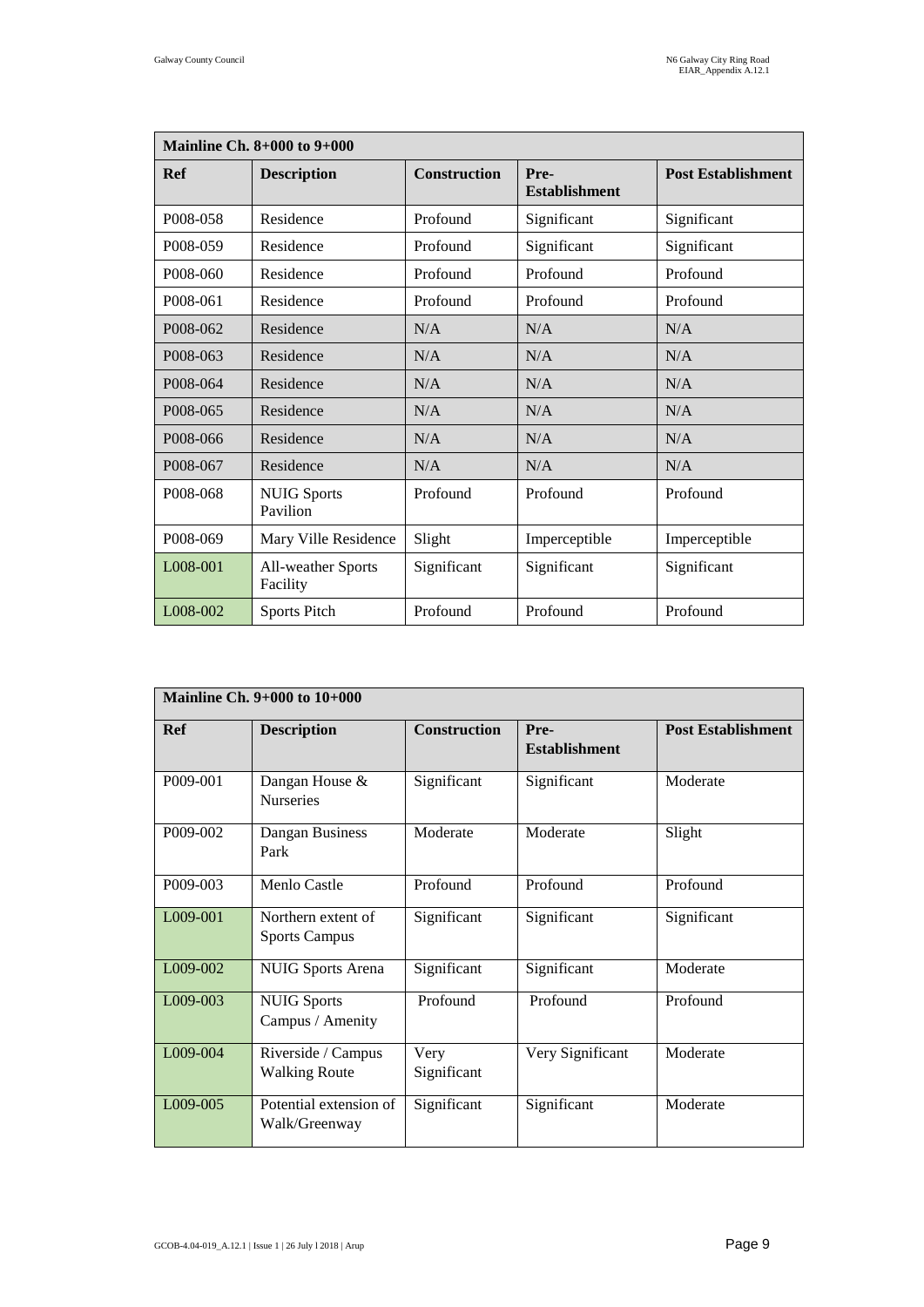| Mainline Ch. $9+000$ to $10+000$ |                                         |                     |                              |                           |
|----------------------------------|-----------------------------------------|---------------------|------------------------------|---------------------------|
| Ref                              | <b>Description</b>                      | <b>Construction</b> | Pre-<br><b>Establishment</b> | <b>Post Establishment</b> |
| L009-006                         | Potential provision of<br>Walk/Greenway | Significant         | Significant                  | Moderate                  |

| Mainline Ch. $10+000$ to $11+000$ |                    |                     |                              |                           |
|-----------------------------------|--------------------|---------------------|------------------------------|---------------------------|
| Ref                               | <b>Description</b> | <b>Construction</b> | Pre-<br><b>Establishment</b> | <b>Post Establishment</b> |
| P010-001                          | Residence          | Significant         | Significant                  | Moderate                  |
| P010-002                          | Residence          | Profound            | Profound                     | Profound                  |
| P010-003                          | Residence          | N/A                 | N/A                          | N/A                       |
| P010-004                          | Residence          | N/A                 | N/A                          | N/A                       |
| PG10-005                          | Residence          | Moderate            | Moderate                     | Moderate                  |
| P010-006                          | Residence          | Significant         | Significant                  | Moderate                  |
| P010-007                          | Residence          | Profound            | Profound                     | Profound                  |

| Mainline Ch. $11+000$ to $12+000$ |                    |                     |                              |                           |
|-----------------------------------|--------------------|---------------------|------------------------------|---------------------------|
| Ref                               | <b>Description</b> | <b>Construction</b> | Pre-<br><b>Establishment</b> | <b>Post Establishment</b> |
| None                              |                    |                     |                              |                           |

|            | <b>Mainline Ch. 12+000 to 13+000</b> |                     |                              |                           |  |
|------------|--------------------------------------|---------------------|------------------------------|---------------------------|--|
| <b>Ref</b> | <b>Description</b>                   | <b>Construction</b> | Pre-<br><b>Establishment</b> | <b>Post Establishment</b> |  |
| P012-001   | Residence                            | Moderate            | Moderate                     | Slight                    |  |
| P012-002   | Residence                            | Significant         | Significant                  | Moderate                  |  |
| P012-003   | Residence                            | Very<br>Significant | Very Significant             | Significant               |  |
| P012-004   | Residence                            | Significant         | Moderate                     | Moderate                  |  |
| P012-005   | Residence                            | Very<br>Significant | Moderate                     | Moderate                  |  |
| P012-006   | Residence                            | Very<br>Significant | Very Significant             | Significant               |  |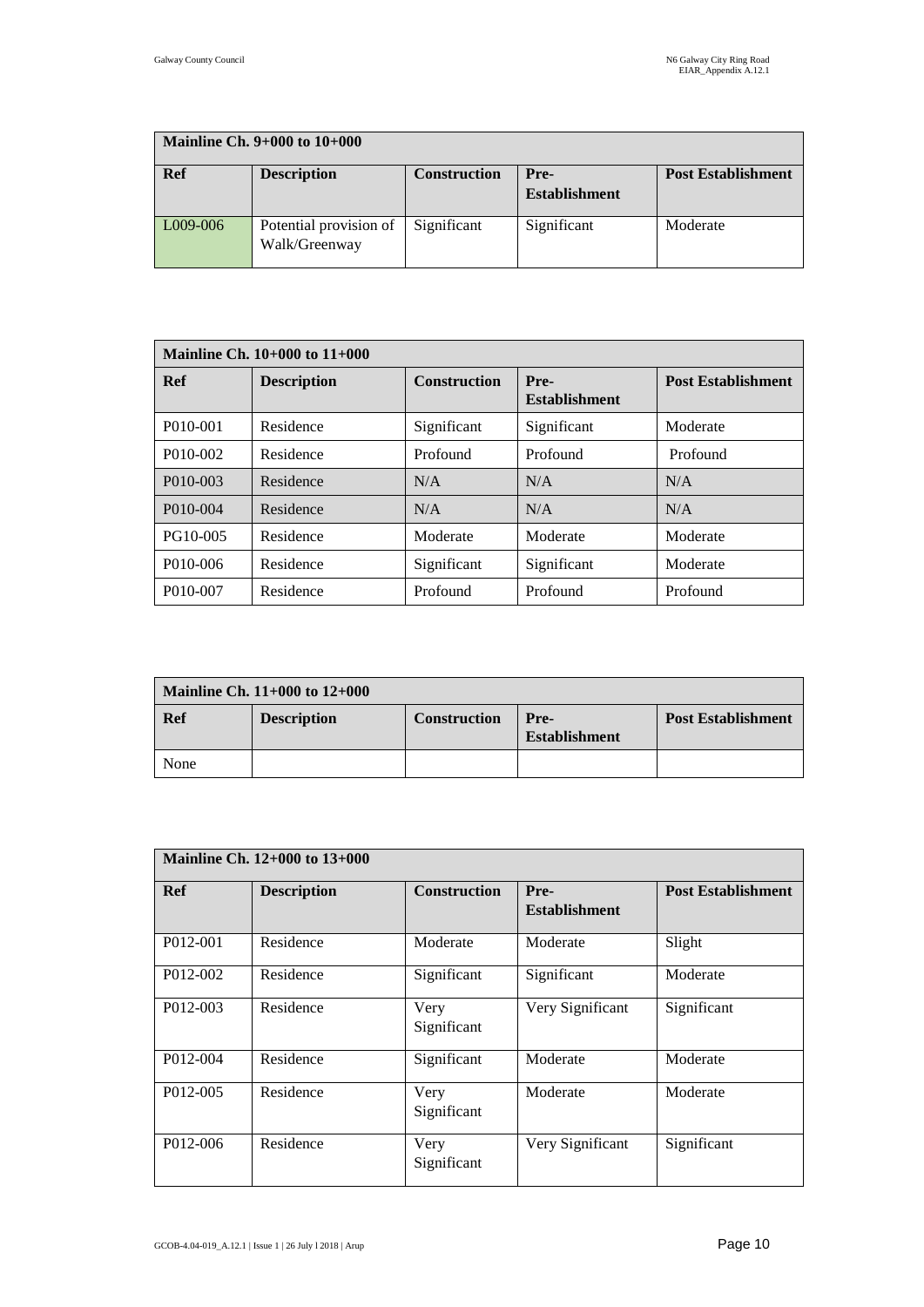| <b>Mainline Ch. 12+000 to 13+000</b> |                                          |                     |                              |                           |  |
|--------------------------------------|------------------------------------------|---------------------|------------------------------|---------------------------|--|
| Ref                                  | <b>Description</b>                       | <b>Construction</b> | Pre-<br><b>Establishment</b> | <b>Post Establishment</b> |  |
| P012-007                             | Residence                                | Profound            | Profound                     | Significant               |  |
| P012-008                             | Residence                                | N/A                 | N/A                          | N/A                       |  |
| P012-009                             | Residence                                | N/A                 | N/A                          | N/A                       |  |
| P012-010A                            | Residence                                | N/A                 | N/A                          | N/A                       |  |
| P012-010B                            | Residence                                | N/A                 | N/A                          | N/A                       |  |
| P012-011                             | Residence                                | N/A                 | N/A                          | N/A                       |  |
| P012-012                             | Residence                                | N/A                 | N/A                          | N/A                       |  |
| P012-013                             | Residence                                | N/A                 | N/A                          | N/A                       |  |
| P012-014                             | Residence                                | N/A                 | N/A                          | N/A                       |  |
| P012-015                             | Residence                                | N/A                 | N/A                          | N/A                       |  |
| P012-016                             | Residence                                | N/A                 | N/A                          | N/A                       |  |
| P012-017A                            | Residence                                | N/A                 | N/A                          | N/A                       |  |
| P012-017B                            | <b>Derelict Property</b>                 | N/A                 | N/A                          | N/A                       |  |
| P012-018                             | Residence                                | N/A                 | N/A                          | N/A                       |  |
| P012-019                             | Residence                                | N/A                 | N/A                          | N/A                       |  |
| P012-020                             | Residence                                | Significant         | Moderate                     | Slight                    |  |
| P012-021                             | Residence                                | Significant         | Moderate                     | Slight                    |  |
| P012-022                             | Residence                                | Significant         | Moderate                     | Imperceptible             |  |
| P012-023                             | Clada Group                              | Significant         | Significant                  | Imperceptible             |  |
| P012-024                             | Residence                                | Moderate            | Moderate                     | Imperceptible             |  |
| P012-025                             | Residence                                | Moderate            | Moderate                     | Imperceptible             |  |
| P012-026                             | Residence                                | Moderate            | Moderate                     | Imperceptible             |  |
| P012-027                             | Residence                                | Imperceptible       | Imperceptible                | Imperceptible             |  |
| P012-028                             | Residence                                | Significant         | Very Significant             | Significant               |  |
| P012-029                             | Residence                                | Profound            | Profound                     | Profound                  |  |
| P012-030                             | Residence                                | Profound            | Profound                     | Profound                  |  |
| P012-031                             | Residence                                | Very<br>Significant | Very Significant             | Significant               |  |
| PG12-032                             | Group of Residences<br>(Cluain Riocaird) | Slight              | Slight                       | Slight                    |  |
| P012-033                             | Residence                                | Significant         | Moderate                     | Moderate                  |  |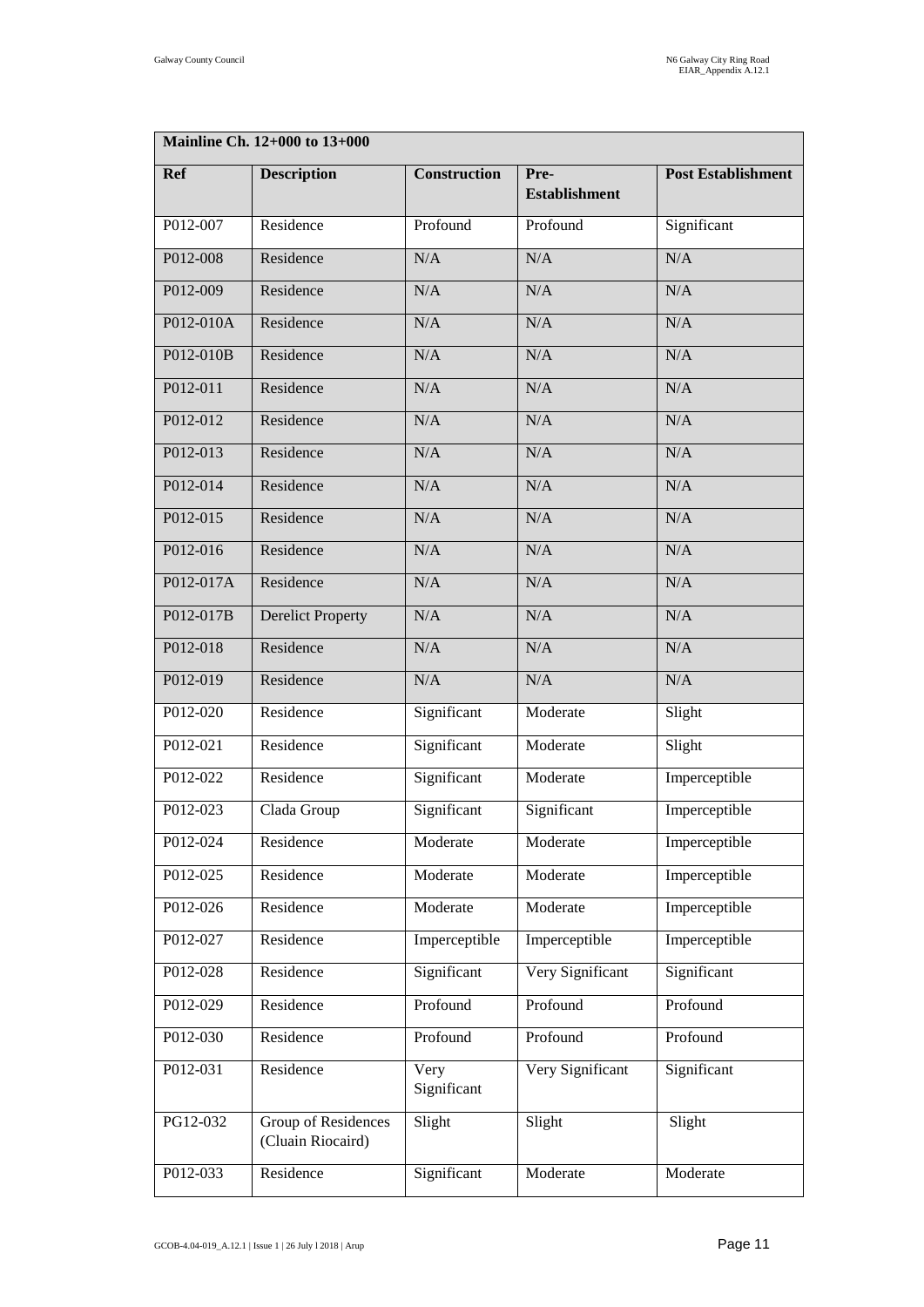| Mainline Ch. $12+000$ to $13+000$ |                    |                     |                              |                           |
|-----------------------------------|--------------------|---------------------|------------------------------|---------------------------|
| Ref                               | <b>Description</b> | <b>Construction</b> | Pre-<br><b>Establishment</b> | <b>Post Establishment</b> |
| P012-034                          | Residence          | Significant         | Moderate                     | Moderate                  |
| P012-035                          | Residence          | Significant         | Moderate                     | Moderate                  |
| P012-036                          | Residence          | N/A                 | N/A                          | N/A                       |
| P012-037                          | Residence          | N/A                 | N/A                          | N/A                       |
| P012-038                          | Residence          | Profound            | Profound                     | Profound                  |

| <b>Mainline Ch. 13+000 to 14+000</b> |                                    |                     |                              |                           |
|--------------------------------------|------------------------------------|---------------------|------------------------------|---------------------------|
| Ref                                  | <b>Description</b>                 | <b>Construction</b> | Pre-<br><b>Establishment</b> | <b>Post Establishment</b> |
| P013-001                             | Residence                          | Significant         | Moderate                     | Slight                    |
| P013-002                             | Residence                          | Significant         | Significant                  | Moderate                  |
| P013-003                             | Residence                          | Significant         | Significant                  | Significant               |
| P013-004                             | Residence                          | Slight              | Slight                       | Imperceptible             |
| P013-005                             | Residence                          | Moderate            | Slight                       | Imperceptible             |
| P013-006                             | Residence                          | Imperceptible       | Imperceptible                | Imperceptible             |
| P013-007                             | Residence                          | Imperceptible       | Imperceptible                | Imperceptible             |
| P013-008                             | Residence                          | Significant         | Moderate                     | Slight                    |
| P013-009                             | <b>Castlegar Primary</b><br>School | Significant         | Significant                  | Slight                    |
| P013-010                             | Residence                          | N/A                 | N/A                          | N/A                       |
| P013-011                             | Residence                          | N/A                 | N/A                          | N/A                       |
| P013-012                             | Residence                          | N/A                 | N/A                          | N/A                       |
| P013-013                             | Residence                          | N/A                 | N/A                          | N/A                       |
| P013-014                             | Residence                          | N/A                 | N/A                          | N/A                       |
| P013-015                             | Residence                          | Profound            | Profound                     | Significant               |
| P013-016                             | Residence                          | Slight              | Slight                       | Imperceptible             |
| P013-017                             | Residence                          | Slight              | Slight                       | Imperceptible             |
| P013-018                             | Residence                          | Slight              | Slight                       | Imperceptible             |
| P013-019                             | Residence                          | Slight              | Slight                       | Imperceptible             |
| P013-020                             | Residence                          | Slight              | Slight                       | Imperceptible             |
| P013-021                             | Residence                          | Significant         | Significant                  | Slight                    |
| P013-022                             | Residence                          | Significant         | Significant                  | Slight                    |
| P013-023                             | Residence                          | Slight              | Slight                       | Imperceptible             |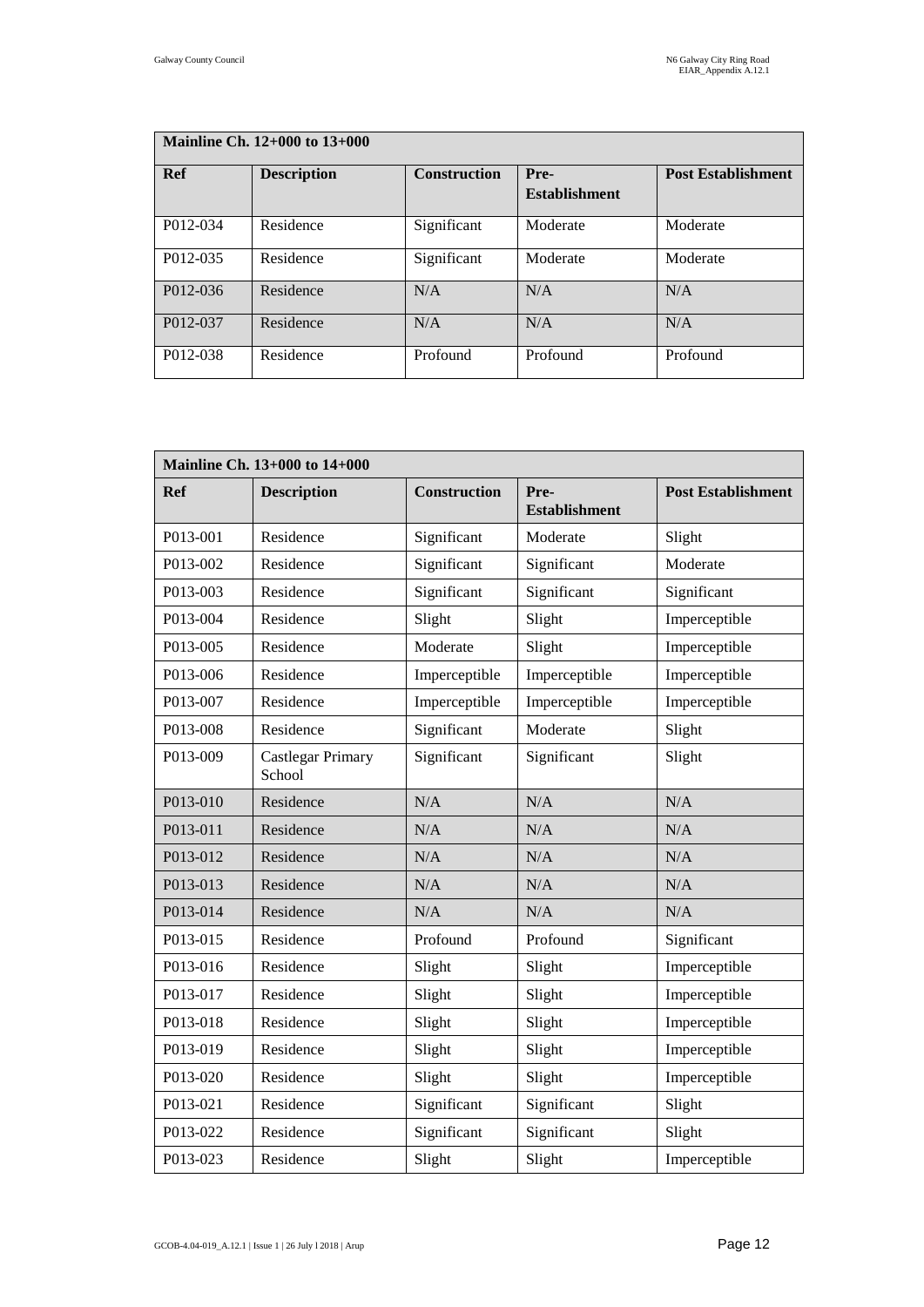| <b>Mainline Ch. 13+000 to 14+000</b> |                                    |                     |                              |                           |
|--------------------------------------|------------------------------------|---------------------|------------------------------|---------------------------|
| <b>Ref</b>                           | <b>Description</b>                 | <b>Construction</b> | Pre-<br><b>Establishment</b> | <b>Post Establishment</b> |
| P013-024                             | Residence                          | Moderate            | Slight                       | Imperceptible             |
| P013-025                             | Residence                          | Moderate            | Slight                       | Imperceptible             |
| P013-026                             | Residence                          | Very<br>Significant | Significant                  | Moderate                  |
| P013-027                             | Residence                          | N/A                 | N/A                          | N/A                       |
| P013-028                             | Residence                          | Profound            | Profound                     | Profound                  |
| P013-029                             | Residence                          | Significant         | Significant                  | Slight                    |
| P013-030                             | Residence                          | Moderate            | Slight                       | Imperceptible             |
| P013-031                             | Residence                          | Profound            | Profound                     | Profound                  |
| P013-032                             | Residence                          | Profound            | Profound                     | Profound                  |
| P013-033                             | Residence                          | Profound            | Profound                     | Significant               |
| P013-034                             | Residence                          | Profound            | Profound                     | Profound                  |
| P013-035                             | Residence                          | Moderate            | Slight                       | Imperceptible             |
| P013-036                             | Residence                          | Moderate            | Slight                       | Imperceptible             |
| P013-037                             | Residence                          | Moderate            | Slight                       | Imperceptible             |
| P013-038                             | Residence                          | Moderate            | Moderate                     | Imperceptible             |
| PG13-039                             | Group of Residences                | Moderate            | Slight                       | Imperceptible             |
| P013-040                             | <b>City North Business</b><br>Park | Significant         | Moderate                     | Moderate                  |
| P013-041                             | Residence                          | N/A                 | N/A                          | N/A                       |
| P013-042                             | Residence                          | N/A                 | N/A                          | N/A                       |
| P013-043                             | Residence                          | N/A                 | N/A                          | $\rm N/A$                 |
| P013-044                             | <b>McMahon Builders</b><br>Depot   | Significant         | Significant                  | Moderate                  |
| L013-001                             | Graveyard                          | Slight              | Slight                       | Imperceptible             |

| <b>Mainline Ch. 14+000 to 15+000</b> |                     |                     |                              |                           |
|--------------------------------------|---------------------|---------------------|------------------------------|---------------------------|
| Ref                                  | <b>Description</b>  | <b>Construction</b> | Pre-<br><b>Establishment</b> | <b>Post Establishment</b> |
| PG14-001                             | Group of Residences | Significant         | Moderate                     | Slight                    |
| P014-002                             | Residence           | Moderate            | Moderate                     | Imperceptible             |
| P014-003                             | Residence           | Moderate            | Moderate                     | Imperceptible             |
| P014-004                             | Residence           | Moderate            | Moderate                     | Imperceptible             |
| P <sub>014</sub> -005                | Residence           | Slight              | Imperceptible                | Imperceptible             |
| P014-006                             | Residence           | Slight              | Imperceptible                | Imperceptible             |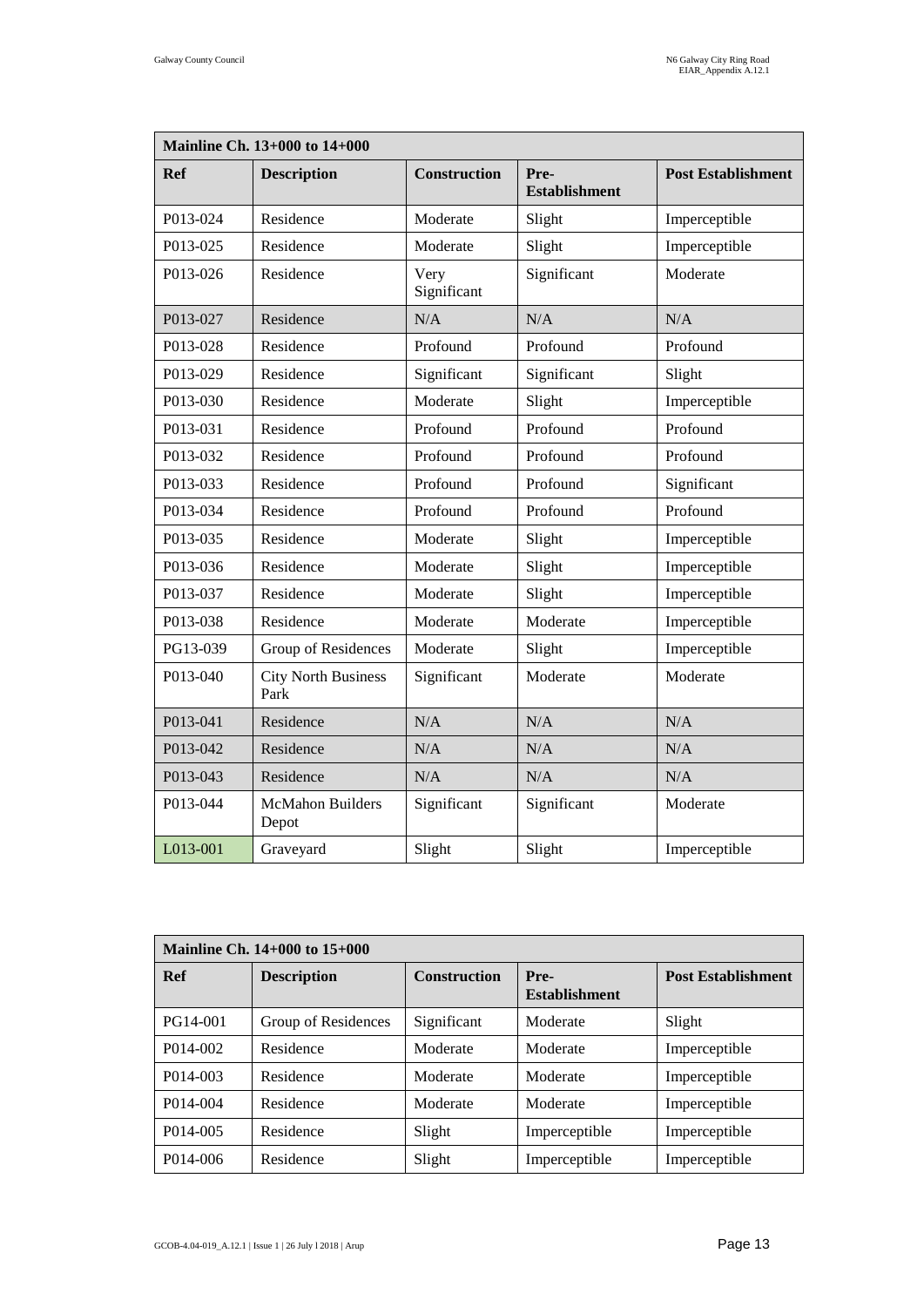| <b>Mainline Ch. 14+000 to 15+000</b> |                                                             |                     |                              |                           |
|--------------------------------------|-------------------------------------------------------------|---------------------|------------------------------|---------------------------|
| <b>Ref</b>                           | <b>Description</b>                                          | <b>Construction</b> | Pre-<br><b>Establishment</b> | <b>Post Establishment</b> |
| P014-007                             | Residence                                                   | Moderate            | Slight                       | Imperceptible             |
| P014-008                             | Residence                                                   | Slight              | Imperceptible                | Imperceptible             |
| P014-009                             | Residence                                                   | Moderate            | Slight                       | Imperceptible             |
| P014-010                             | Residence                                                   | Moderate            | Moderate                     | Slight                    |
| PG14-011                             | <b>Ballybrit Industrial</b><br><b>Estate East</b>           | Moderate            | Slight                       | Imperceptible             |
| P014-012                             | Residence                                                   | Very<br>Significant | Significant                  | Moderate                  |
| PG14-013                             | <b>Parkmore Business</b><br>Park West (west end)            | Slight              | Imperceptible                | Imperceptible             |
| PG14-014                             | <b>Parkmore Business</b><br>Park West southern<br>boundary) | Very<br>Significant | Significant                  | Moderate                  |
| PG14-015                             | Parkmore Mass Path                                          | Very<br>Significant | Very Significant             | Significant               |
| P014-016                             | <b>Ballybrit Racecourse</b><br>Stadium & Surrounds          | Significant         | Moderate                     | Slight                    |
| PG14-017                             | City East Ballybrit<br><b>Business Park</b>                 | Imperceptible       | Imperceptible                | Imperceptible             |
| PG14-018                             | <b>Briarhill Business</b><br>Park                           | Imperceptible       | Imperceptible                | Imperceptible             |
| PG14-019                             | The Meadows                                                 | Imperceptible       | Imperceptible                | Imperceptible             |
| P014-020                             | <b>Ballybrit Hospitality</b><br>Suite                       | Significant         | Significant                  | Moderate                  |
| L014-001                             | <b>Ballybrit Racecourse</b>                                 | Significant         | Moderate                     | Slight                    |

| <b>Mainline Ch. 15+000 to 16+000</b> |                                             |                     |                          |                                     |
|--------------------------------------|---------------------------------------------|---------------------|--------------------------|-------------------------------------|
| <b>Ref</b>                           | <b>Description</b>                          | <b>Construction</b> | <b>Pre-Establishment</b> | <b>Post</b><br><b>Establishment</b> |
| PG15-001                             | <b>Parkmore Business</b><br>Park West       | Moderate            | Moderate                 | Imperceptible                       |
| P015-002                             | Residence                                   | N/A                 | N/A                      | N/A                                 |
| P015-003                             | Residence                                   | Significant         | Significant              | Moderate                            |
| P015-004                             | Residence                                   | Significant         | Moderate                 | Moderate                            |
| P <sub>015</sub> -005                | Residence                                   | Significant         | Moderate                 | Slight                              |
| P015-006                             | Residence                                   | Moderate            | Slight                   | Imperceptible                       |
| PG15-007                             | Group of Residences                         | Slight              | Imperceptible            | Imperceptible                       |
| PG15-008                             | Group of Residences<br>(Ballybrit Crescent) | Slight              | Imperceptible            | Imperceptible                       |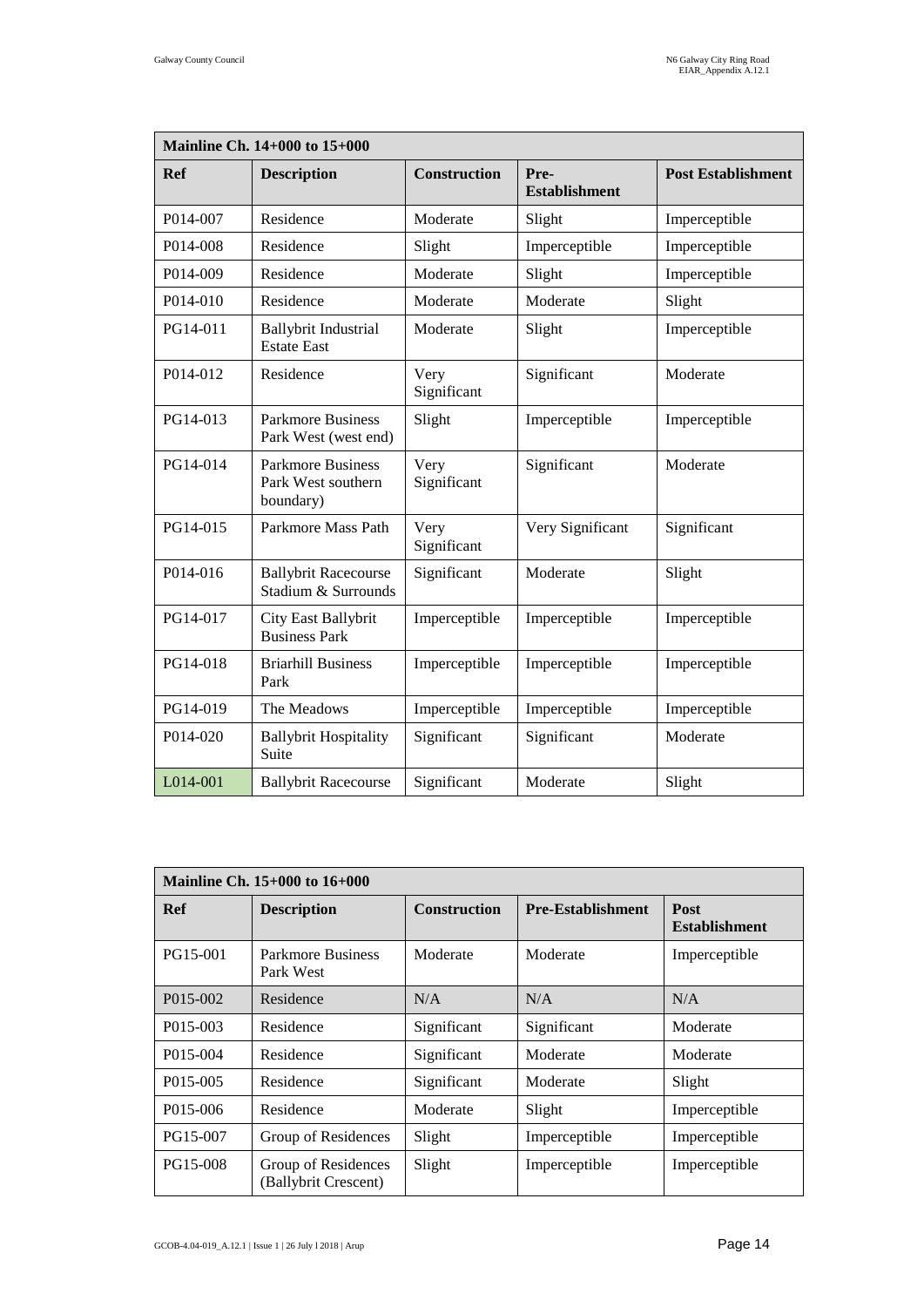| <b>Mainline Ch. 15+000 to 16+000</b> |                                     |                     |                          |                              |  |
|--------------------------------------|-------------------------------------|---------------------|--------------------------|------------------------------|--|
| <b>Ref</b>                           | <b>Description</b>                  | Construction        | <b>Pre-Establishment</b> | Post<br><b>Establishment</b> |  |
| P015-009                             | Residence                           | Significant         | Moderate                 | Slight                       |  |
| P015-010                             | Residence                           | Significant         | Significant              | Moderate                     |  |
| P015-011                             | Residence                           | Significant         | Significant              | Moderate                     |  |
| P015-012                             | Residence                           | Significant         | Significant              | Moderate                     |  |
| P015-013                             | Residence                           | Very<br>Significant | Significant              | Significant                  |  |
| P015-014                             | Residence                           | Profound            | Very Significant         | Significant                  |  |
| P015-015                             | Residence                           | Profound            | Very Significant         | Significant                  |  |
| P015-016                             | Cunningham Higgins<br><b>Motors</b> | Profound            | Significant              | Significant                  |  |
| PG15-017                             | <b>Briarhill Business</b><br>Park   | Slight              | Slight                   | Imperceptible                |  |
| P015-018                             | <b>Western Motors</b>               | Profound            | Very Significant         | Moderate                     |  |
| P015-019                             | Clayton Hotel                       | Slight              | Imperceptible            | Imperceptible                |  |
| PG15-020                             | Group of Residences<br>(Rinn Lia)   | Imperceptible       | Imperceptible            | Imperceptible                |  |
| P015-021                             | <b>Briarhill Shopping</b><br>Centre | Imperceptible       | Imperceptible            | Imperceptible                |  |
| P015-022                             | Residence                           | Significant         | Significant              | Moderate                     |  |
| P015-023                             | Residence                           | Significant         | Moderate                 | Slight                       |  |
| P015-024                             | Residence                           | Moderate            | Moderate                 | Slight                       |  |
| P015-025                             | Residence                           | Moderate            | Slight                   | Slight                       |  |
| P015-026                             | Residence                           | Slight              | Imperceptible            | Imperceptible                |  |
| P015-027                             | Residence                           | Slight              | Imperceptible            | Imperceptible                |  |
| P015-028                             | Residence                           | Slight              | Slight                   | Imperceptible                |  |
| P015-029                             | Residence                           | N/A                 | $\rm N/A$                | $\rm N/A$                    |  |
| P015-030                             | Residence                           | N/A                 | N/A                      | N/A                          |  |
| P015-031                             | Residence                           | Significant         | Significant              | Significant                  |  |
| P015-032                             | Residence                           | Moderate            | Slight                   | Imperceptible                |  |
| L015-001                             | Lisheen Graveyard                   | Significant         | Moderate                 | Slight                       |  |